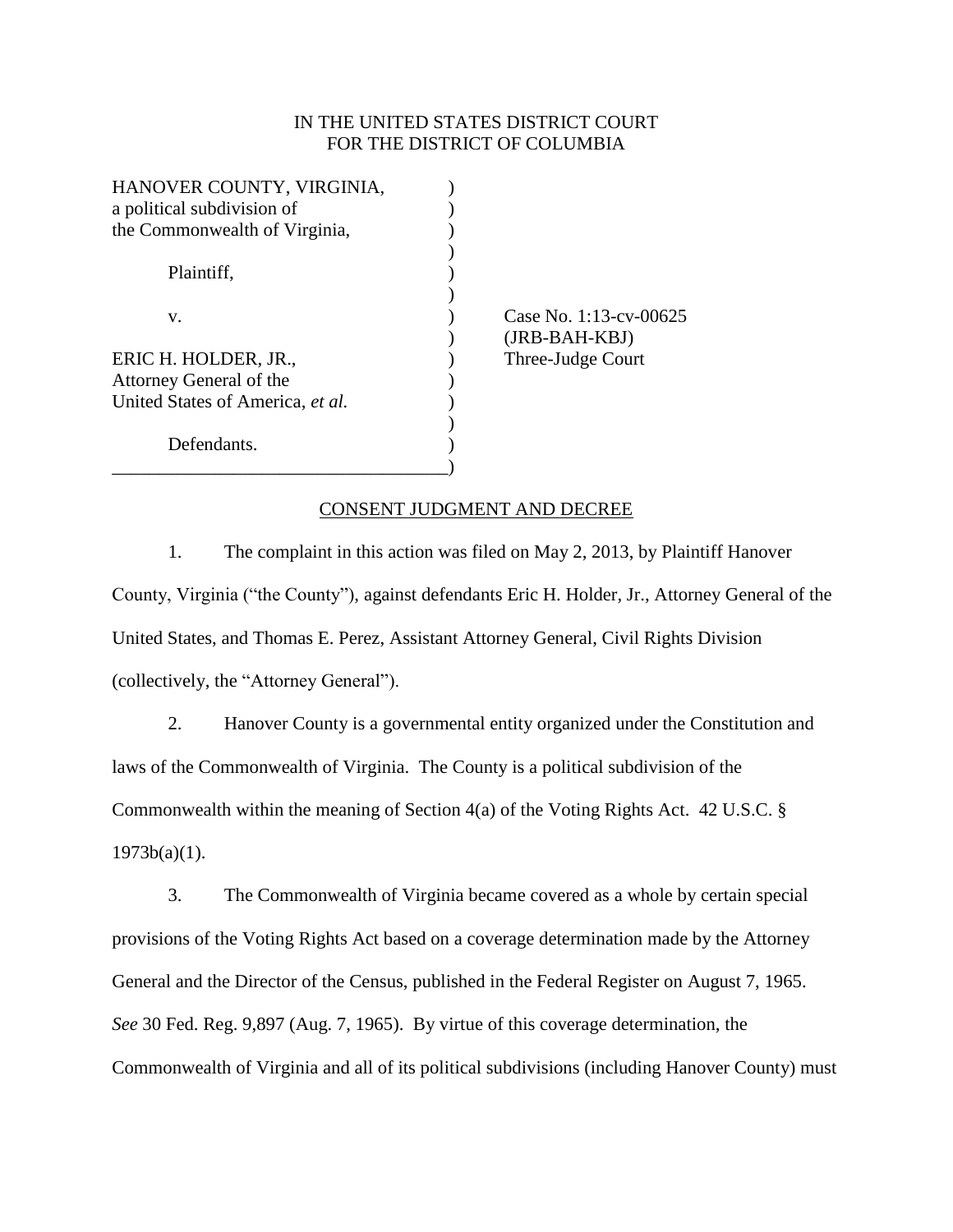receive preclearance under Section 5 of the Voting Rights Act for all changes enacted or implemented after November 1, 1964, that affect voting.

4. Through this action, Hanover County seeks a declaratory judgment pursuant to the "bailout" provisions of Section 4(a)(1) of the Voting Rights Act, 42 U.S.C. § 1973b(a)(1), declaring it exempt from coverage under Section 4(b) of the Act, 42 U.S.C. § 1973b(b). Bailout would exempt the County from the preclearance provisions of Section 5 of the Act, 42 U.S.C. § 1973c.

5. This three-judge District Court has been convened as provided in 42 U.S.C. § 1973b(a)(5) and 28 U.S.C. § 2284, and has jurisdiction over this matter.

6. Section 4(a) of the Voting Rights Act provides that a political subdivision subject to the special provisions of the Act may be exempted or "bailed out" from those provisions through an action for a declaratory judgment before this Court if it can demonstrate fulfillment of the specific statutory conditions in Section 4(a) for both the 10 years preceding the filing of the action, and throughout the pendency of the action. 42 U.S.C. § 1973b(a). In relevant part, the statutory conditions for bailout in Section 4(a) are:

> (A) no . . . test or device has been used within such State or political subdivision for the purpose or with the effect of denying or abridging the right to vote on account of race or color or (in the case of a State or subdivision seeking a declaratory judgment under the second sentence of this subsection) in contravention of the guarantees of subsection (f)(2) of this section;

> (B) no final judgment of any court of the United States, other than the denial of declaratory judgment under this section, has determined that denials or abridgements of the right to vote on account of race or color have occurred anywhere in the territory of such State or political subdivision or (in the case of a State or subdivision seeking a declaratory judgment under the second

> > - 2 -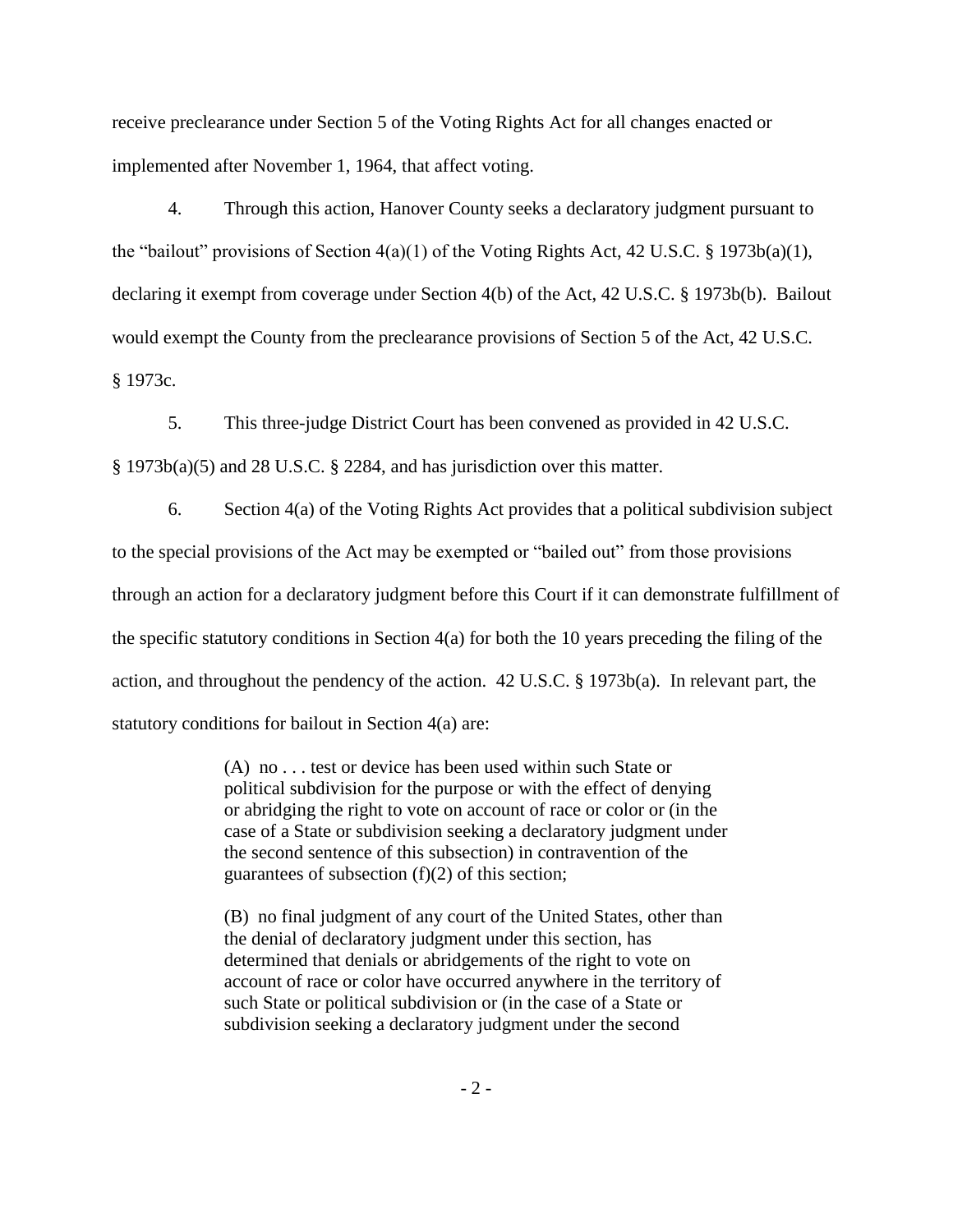sentence of this subsection) that denials or abridgements of the right to vote in contravention of the guarantees of subsection (f)(2) of this section have occurred anywhere in the territory of such State or subdivision and no consent decree, settlement, or agreement has been entered into resulting in any abandonment of a voting practice challenged on such grounds; and no declaratory judgment under this section shall be entered during the pendency of an action commenced before the filing of an action under this section and alleging such denials or abridgements of the right to vote;

(C) no Federal examiners or observers under subchapters I-A to I-C of this chapter have been assigned to such State or political subdivision;

(D) such State or political subdivision and all governmental units within its territory have complied with section 1973c of this title, including compliance with the requirement that no change covered by section 1973c of this title has been enforced without preclearance under section 1973c of this title, and have repealed all changes covered by section 1973c of this title to which the Attorney General has successfully objected or as to which the United States District Court for the District of Columbia has denied a declaratory judgment;

(E) the Attorney General has not interposed any objection (that has not been overturned by a final judgment of a court) and no declaratory judgment has been denied under section 1973c of this title, with respect to any submission by or on behalf of the plaintiff or any governmental unit within its territory under section 1973c of this title, and no such submissions or declaratory judgment actions are pending; and

(F) such State or political subdivision and all governmental units within its territory - (i) have eliminated voting procedures and methods of election which inhibit or dilute equal access to the electoral process; (ii) have engaged in constructive efforts to eliminate intimidation and harassment of persons exercising rights protected under subchapters I-A to I-C of this chapter; and (iii) have engaged in other constructive efforts, such as expanded opportunity for convenient registration and voting for every person of voting age and the appointment of minority persons as election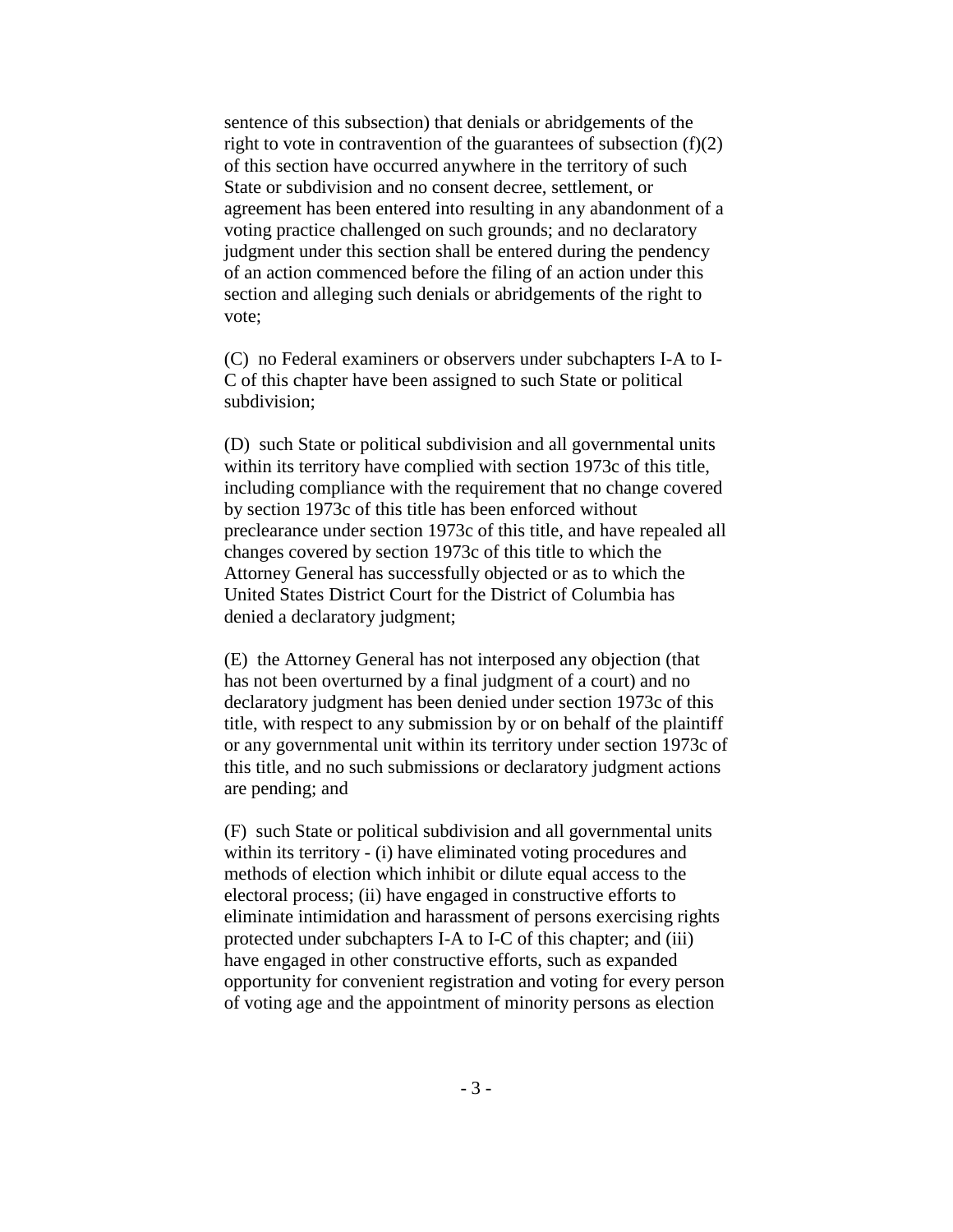officials throughout the jurisdiction and at all stages of the election and registration process.

# 42 U.S.C. § 1973b(a)(1)(A)-(F).

7. Section 4(a) provides the following additional requirements to obtain bailout:

(2) To assist the court in determining whether to issue a declaratory judgment under this subsection, the plaintiff shall present evidence of minority participation, including evidence of the levels of minority group registration and voting, changes in such levels over time, and disparities between minority-group and non-minority-group participation.

(3) No declaratory judgment shall issue under this subsection with respect to such State or political subdivision if such plaintiff and governmental units within its territory have, during the period beginning ten years before the date the judgment is issued, engaged in violations of any provision of the Constitution or laws of the United States or any State or political subdivision with respect to discrimination in voting on account of race or color or (in the case of a State or subdivision seeking a declaratory judgment under the second sentence of this subsection) in contravention of the guarantees of subsection  $(f)(2)$  of this section unless the plaintiff establishes that any such violations were trivial, were promptly corrected, and were not repeated.

(4) The State or political subdivision bringing such action shall publicize the intended commencement and any proposed settlement of such action in the media serving such State or political subdivision and in appropriate United States post offices. . . .

42 U.S.C. § 1973b(a)(2)-(4).

8. Section 4(a)(9) provides that the Attorney General may consent to entry of a

declaratory judgment granting bailout "if based upon a showing of objective and compelling

evidence by the plaintiff, and upon investigation, he is satisfied that the State or political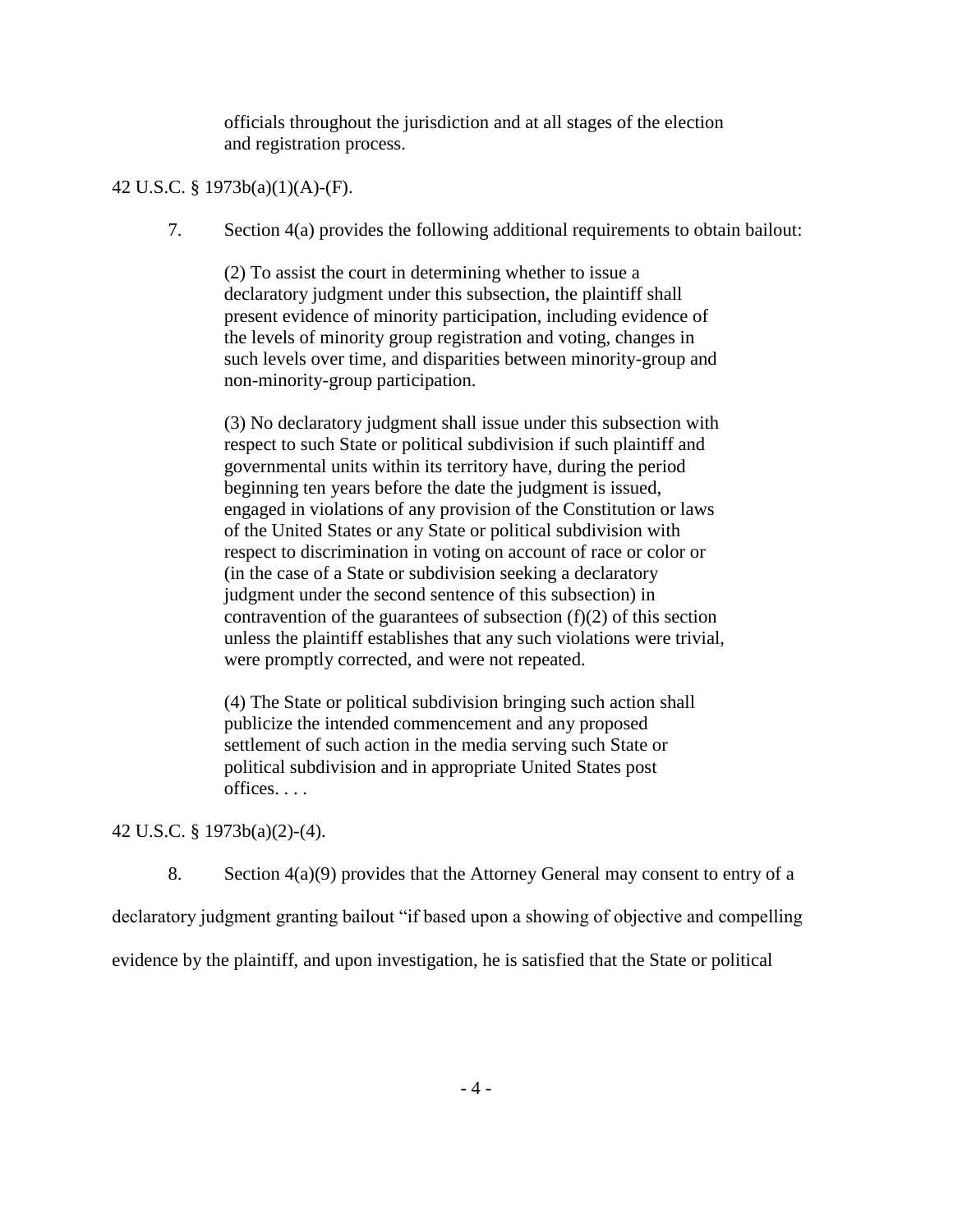subdivision has complied with the requirements of  $[Section 4(a)(1)] \dots$ ." 42 U.S.C.  $§ 1973b(a)(9).$ 

9. The Attorney General advises the Court that he has conducted a comprehensive and independent investigation to determine Hanover County's entitlement to bailout. In so doing, the Attorney General represents that Department of Justice attorneys have, among other things, reviewed a significant number of documents related to the County, including available background information and demographic data, minutes of the Hanover County Board of Supervisors and Electoral Board meetings, minutes of the Ashland Town Council meetings, records relating to voter registration and turnout in the County and the Town of Ashland, and records of preclearance submissions made by the County and the Town of Ashland.

10. The Attorney General and Hanover County agree that the County has fulfilled the conditions required by Section 4(a) and is entitled to the requested declaratory judgment under Section 4(a). Accordingly, the County and the Attorney General have filed a Joint Motion for Entry of Consent Judgment and Decree.

11. The parties request that this Court wait 30 days after filing of the Joint Motion for Entry of Consent Judgment and Decree before approving this settlement, while a notice of proposed settlement is advertised.

#### THE PARTIES' AGREED FACTUAL FINDINGS

12. Hanover County is a political subdivision of the Commonwealth of Virginia, and thus, the County is a political subdivision within the meaning of Section 4(a) of the Voting Rights Act. *See* 42 U.S.C. § 1973b(a)(1); *see also Nw. Austin Mun. Util. Dist. No. One v.*

- 5 -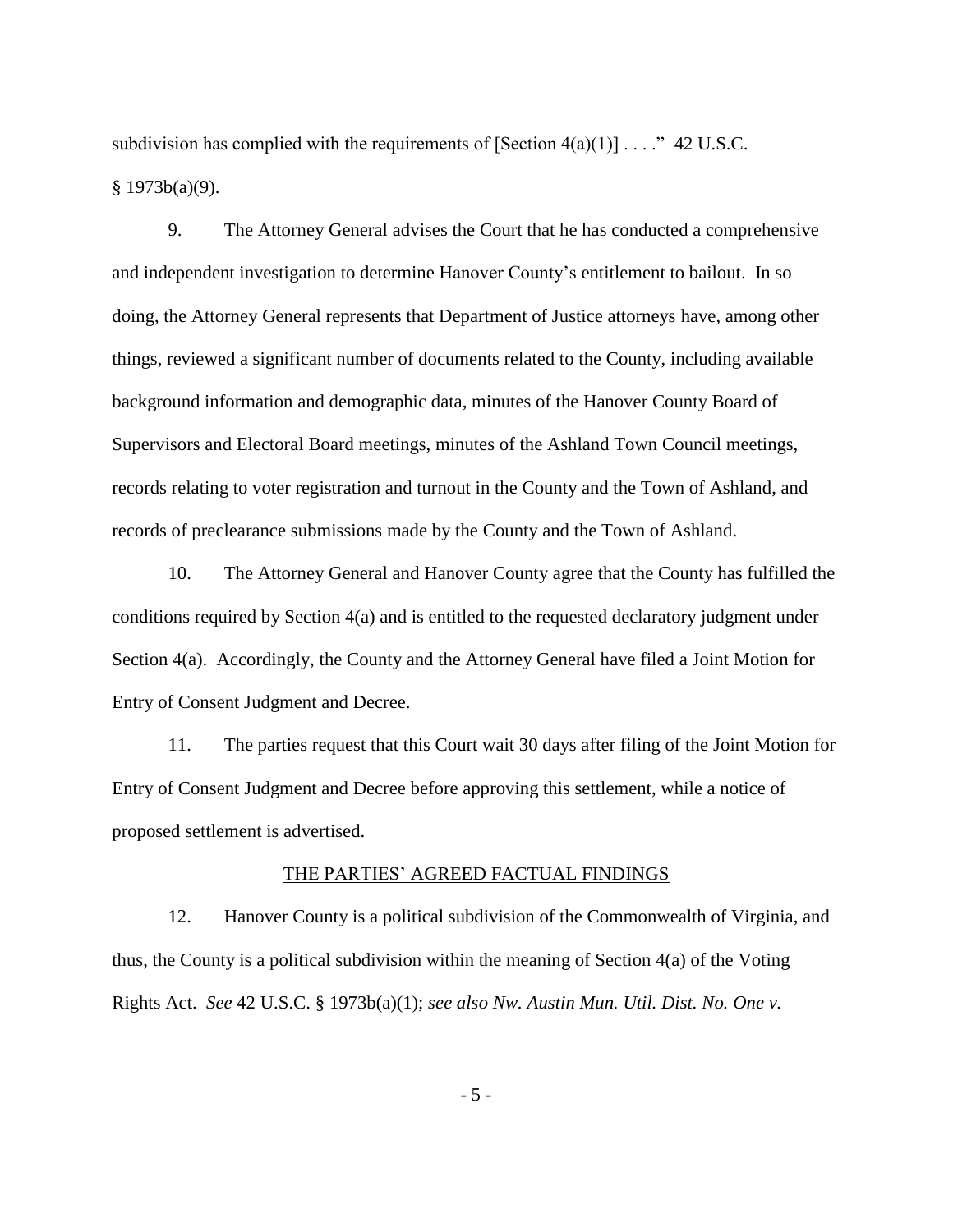*Holder*, 557 U.S. 193, 210-11 (2009). One other elected governmental unit within the meaning of 42 U.S.C. § 1973b(a)(1) exists within Hanover County: the Town of Ashland ("the Town").

13. According to the 2010 Census, Hanover County has a total population of 99,863, of whom 85,391 (85.5%) are non-Hispanic White; 9,617 (9.6%) are non-Hispanic Black; and 2,116 (2.1%) are Hispanic; the remainder of the population is split among other racial groups. The 2010 Census reported that Hanover County's total voting-age population is 74,865, of whom 64,615 (86.3%) are non-Hispanic White; 7,115 (9.5%) are non-Hispanic Black; and 1,352 (1.8%) are Hispanic; the remainder of the voting-age population is split among other racial groups.

14. The Town of Ashland has, according to the 2010 Census, a total population of 7,225, of whom 5,002 (69.2%) are non-Hispanic White; 1,679 (23.2%) are non-Hispanic Black; and 341 (4.7%) are Hispanic; the remainder of the population is split among other racial groups. Also based on 2010 Census data, the Town's voting age population is 5,891, of whom 4,245 (72.1%) are non-Hispanic White; 1,231 (20.9%) are non-Hispanic Black; and 255 (4.3%) are Hispanic; the remainder of the voting-age population is split among other racial groups.

15. Hanover County is governed by a seven-member Board of Supervisors. Each of the Supervisors is elected from a single-member district (a "magisterial district") and serves a four-year term. Elections are staggered and held in November of odd-numbered years.

16. The Town of Ashland is governed by a five-member Town Council, which includes the Mayor. The five Council members are elected at-large in May of even-numbered years and serve staggered, four-year terms. The Mayor is chosen from among the elected Council members and serves a two-year concurrent term.

- 6 -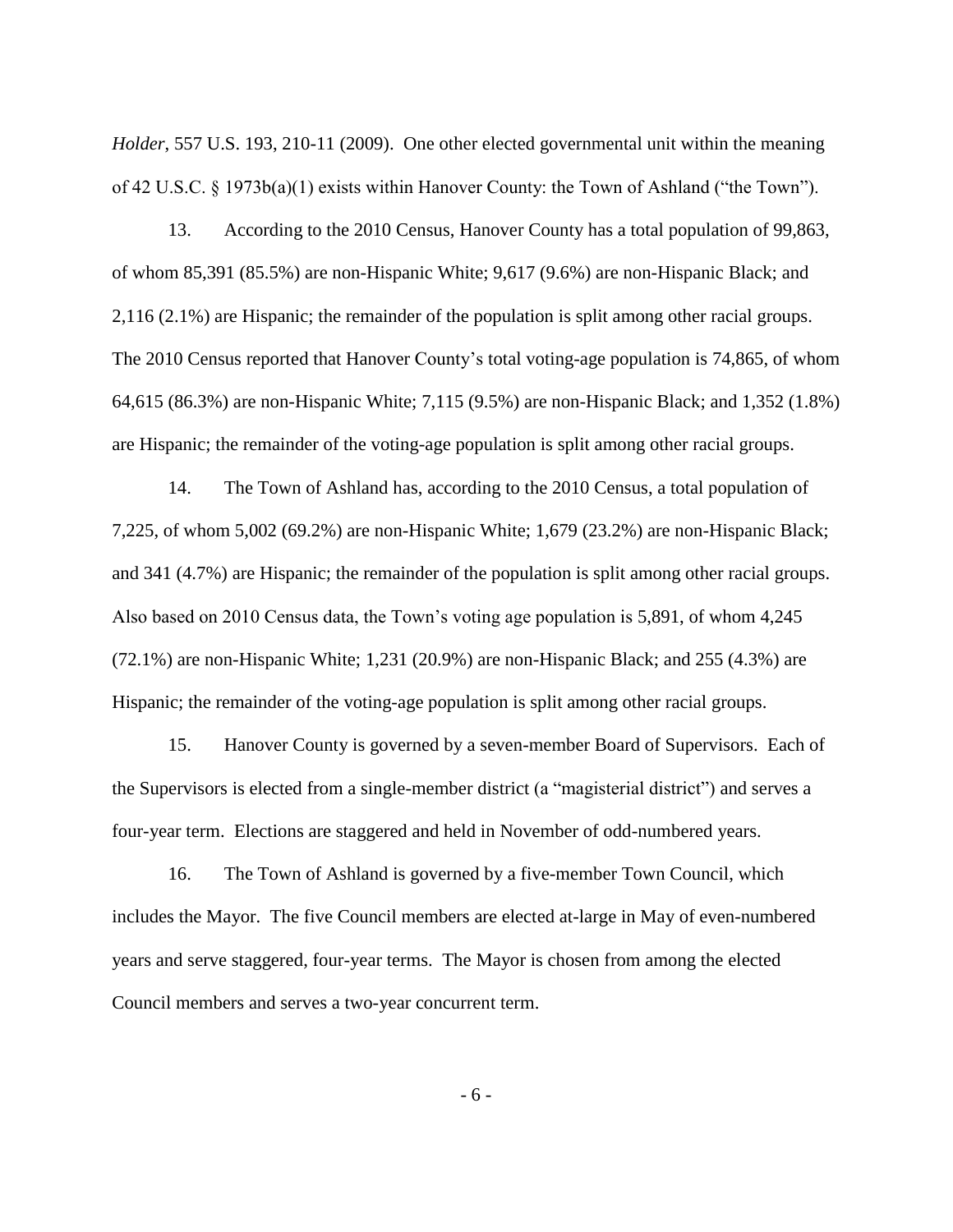17. The County became a jurisdiction subject to the special provisions of the Voting Rights Act on the basis of the determinations made by the Attorney General that Virginia maintained a "test or device" as defined in Section 4(c) of the Act, 42 U.S.C. § 1973b(c), on November 1, 1964, and by the Director of the Census that fewer than 50 percent of the persons of voting age residing in the Commonwealth voted in the November 1964 presidential election. *See* 42 U.S.C. § 1973b(b).

18. In the past 10 years, one African American has served on the Hanover County Board of Supervisors. John Gordon was elected in 1995 and reelected in 1999, 2003, and 2007. He served until 2012.

19. In the past 10 years, three African Americans have served on the Ashland Town Council. Melvin Hall was elected in 2000 and served until 2004. He was later appointed to fill a two-year vacancy, from 2006 to 2008. Anthony E. Keitt was elected to the Council in 2000 and reelected in 2004. He served until 2008. Terri Winston-Abri was elected to the Council in 2008 and served until 2012.

20. In the past 10 years, no Hispanic candidates have run for office in Hanover County.

21. In the past 10 years, no African Americans or Hispanics have served as members of the Hanover County Electoral Board, or as General Registrar, County Administrator, or Ashland Town Manager.

22. The Hanover County Electoral Board and General Registrar are primarily responsible for all election-related functions, including voter registration, list maintenance, voter

- 7 -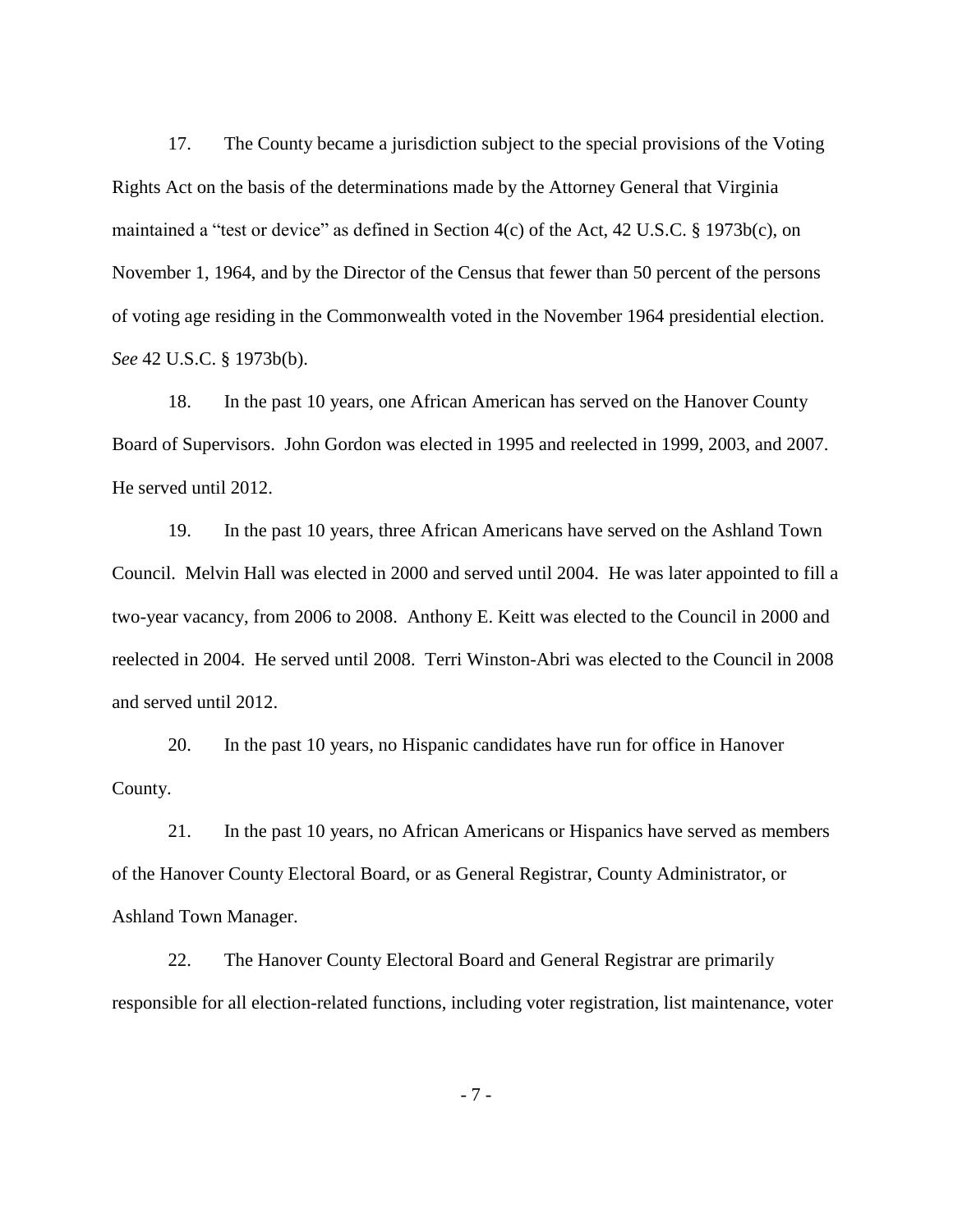outreach, conduct of elections, and the selection of polling sites and election officials in the County.

23. Opportunities for voter registration are available in Hanover County through various offices, including the office of the General Registrar and Electoral Board, which is located in Hanover; social service agencies; the department of motor vehicles; online through the Virginia State Board of Elections; and through mail-in application. In addition, the Registrar's office supports organizations that conduct voter registration drives and works with the Hanover County Public Schools to make voter registration applications available to students turning 18 years old.

24. Since Hanover County, like other jurisdictions in Virginia, does not record the race of its registered voters, it cannot present evidence of minority participation in registering and voting.

25. According to data maintained by the State Board of Elections, over the past decade, the number of registered voters in Hanover County increased by 14,352, from 57,677 to 72,029 individuals. Approximately 67,980 County residents, or 90.8% of the voting-age population, were registered to vote as of November 2010. That number increased to approximately 71,830 by November 2012.

26. Voter turnout in elections in Hanover County varies according to the offices up for election. In the last three Presidential elections in 2004, 2008, and 2012, voter turnout was 80.7%, 83.7%, and 82.7%, respectively. In the last two statewide elections for Governor, turnout was lower: 57.2% in 2005 and 51.5% in 2009.

- 8 -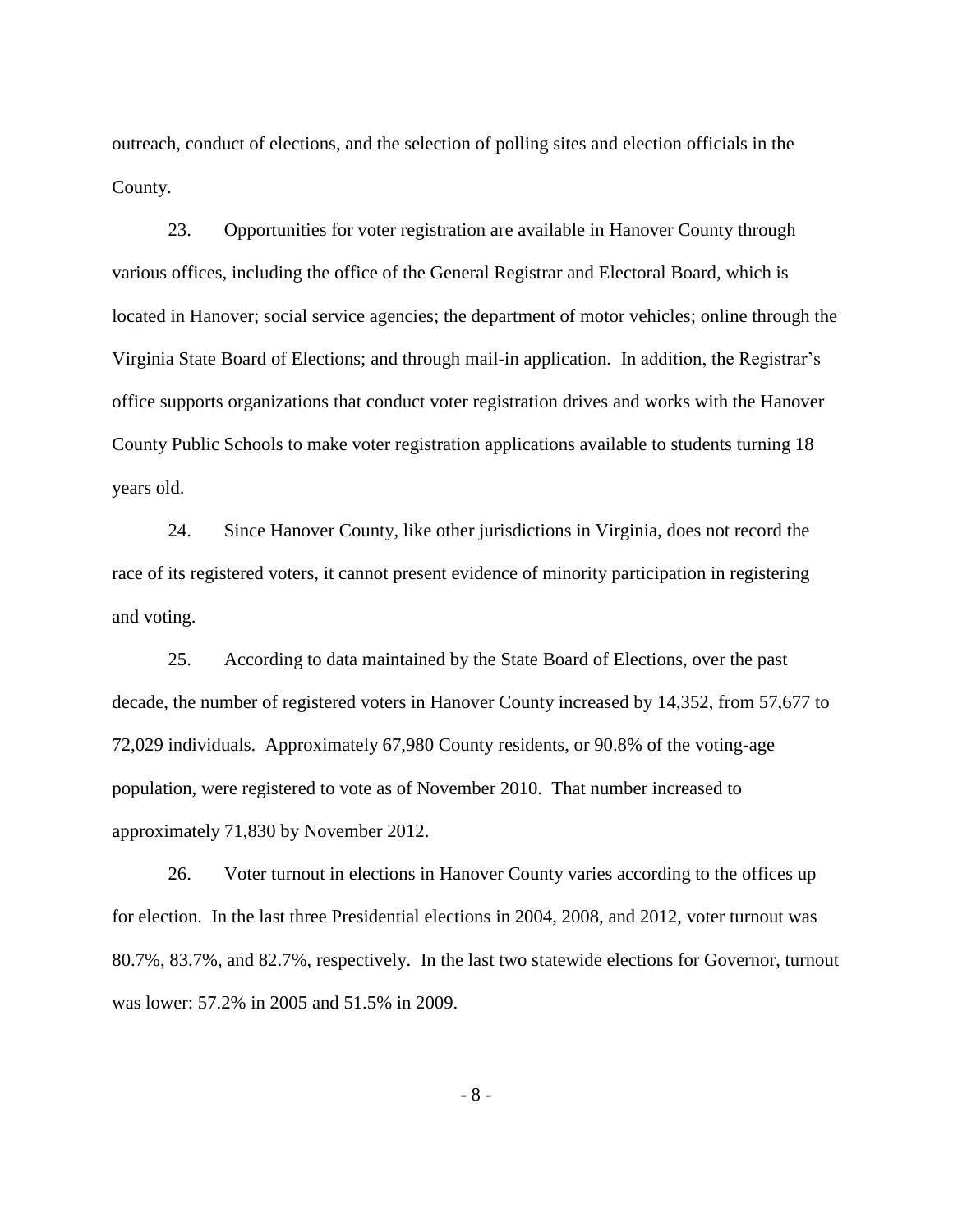27. Hanover County uses a total of 36 polling sites plus one central absentee voting precinct. There are a minimum of four polling places in each magisterial district.

28. The Hanover County Electoral Board delegated authority to the General Registrar to hire and train Officers of Election. The General Registrar recruits Officers of Election primarily through word of mouth and outreach at community events. The County employs approximately 300 Officers of Election, 18% to 20% of whom are minorities.

29. During the 10 years preceding the filing of this action, and during the pendency of this action, Hanover County made 11 submissions under Section 5 of the Voting Rights Act to the Attorney General. The Attorney General did not interpose an objection to any of these submissions. The County has not sought judicial preclearance under Section 5 for any voting changes in the District Court for the District of Columbia.

30. During the 10 years preceding the filing of this action, and during the pendency of this action, the Town of Ashland has not made any submissions under Section 5 of the Voting Rights Act to the Attorney General. The Town has not sought judicial preclearance under Section 5 for any voting changes in the District Court for the District of Columbia.

31. Hanover County publicized its intent to commence a bailout action, as required by Section 4(a)(4) of the Voting Rights Act, 42 U.S.C. § 1973b(a)(4), by posting notice in 10 community post offices and at the County administrative building. The County also published notice in two local newspapers: the *Herald Progress* and the *Richmond Times-Dispatch*.

32. The Attorney General has determined that it is appropriate to consent to a declaratory judgment allowing bailout by Hanover County, pursuant to Section 4(a)(9) of the Voting Rights Act. *See* 42 U.S.C. § 1973b(a)(9). The Attorney General's consent in this action

- 9 -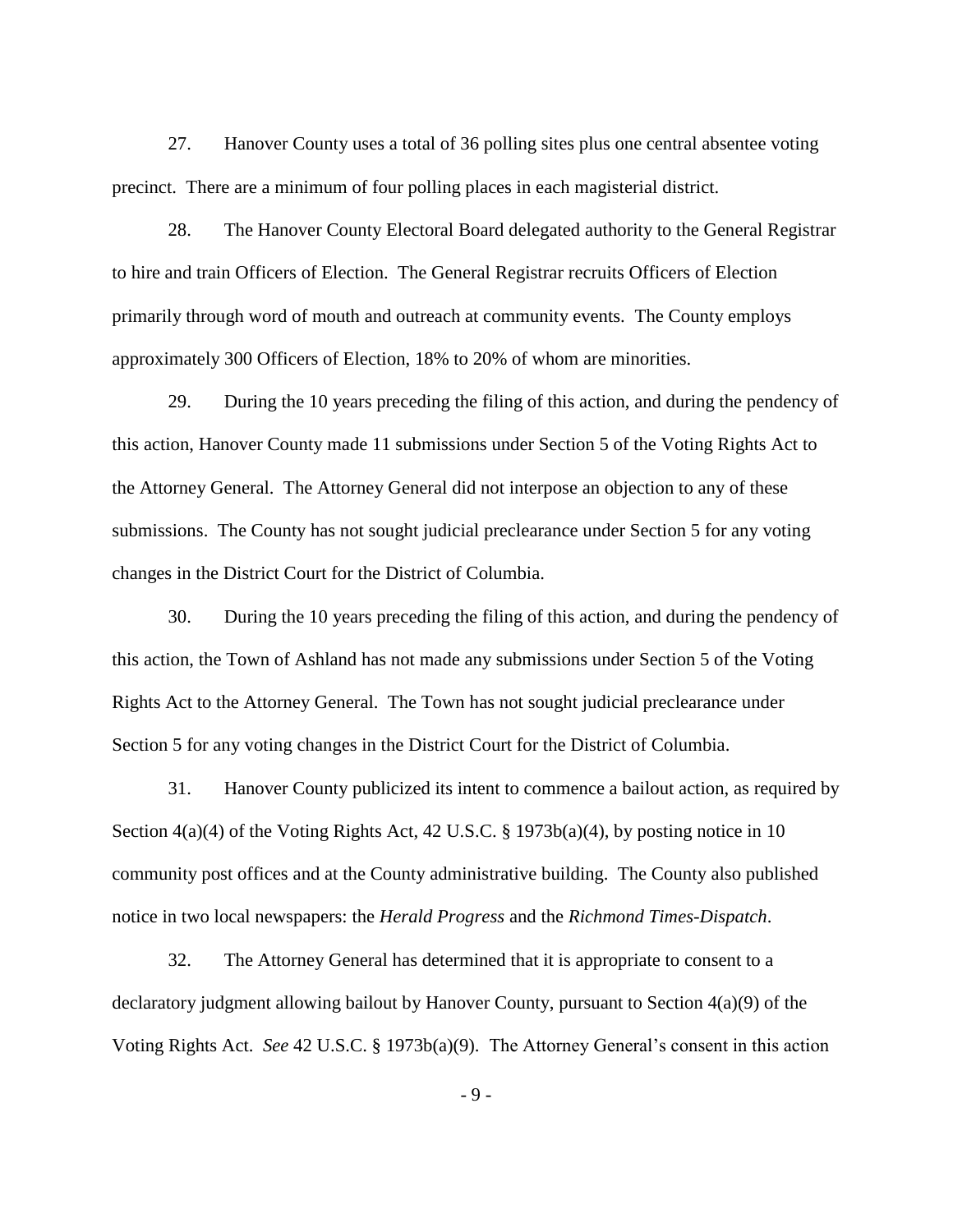is based upon his own independent factual investigation of the County's fulfillment of all of the bailout criteria, and consideration of all of the circumstances of this case, including the absence of racial discrimination in the electoral process within the County. This consent is premised on an understanding that Congress intended Section  $4(a)(9)$  to permit bailout in those cases where the Attorney General is satisfied that the statutory objectives of encouraging Section 5 compliance, and preventing the use of racially discriminatory voting practices, would not be compromised by such consent.

#### THE PARTIES' AGREED FINDINGS ON STATUTORY BAILOUT CRITERIA

33. Hanover County and the Town of Ashland are covered jurisdictions subject to the special provisions of the Voting Rights Act, including Section 5 of the Act, 42 U.S.C. § 1973c. Pursuant to Section 5 of the Act, these jurisdictions must obtain preclearance from either this Court or the Attorney General for any change in voting standards, practices, or procedures adopted or implemented since the Act's coverage date for the Commonwealth of Virginia.

34. Hanover County is a political subdivision within the meaning of Section  $4(a)$  of the Voting Rights Act and may therefore seek bailout on its own. *See* 42 U.S.C. § 1973b(a)(1); *Nw. Austin Mun. Util. Dist. No. One v. Holder*, 557 U.S. 193 (2009).

35. During the 10 years preceding the filing of this action, and during the pendency of this action, Hanover County has not used any test or device as defined in Section 4(c) of the Voting Rights Act, 42 U.S.C. § 1973b(c), for the purpose or with the effect of denying or abridging the right to vote on account of race or color. During the relevant time period there is also no indication that any person in the County has been denied the right to vote on account of race or color. *See* 42 U.S.C. § 1973b(a)(1)(A).

- 10 -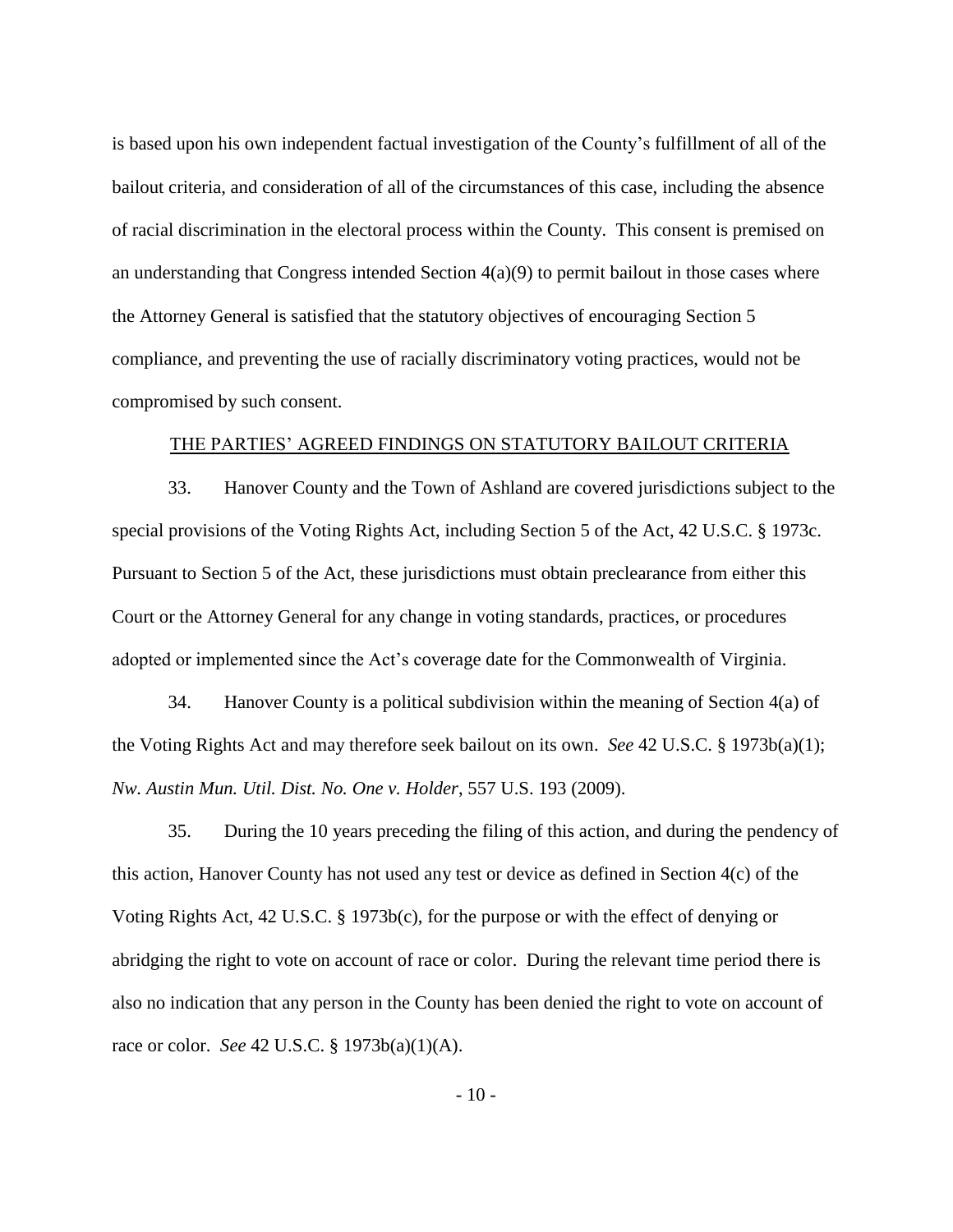36. During the 10 years preceding the filing of this action, and during the pendency of this action, no final judgment of any court of the United States has determined that denials or abridgments of the right to vote on account of race or color have occurred anywhere within Hanover County. Further, no consent decree, settlement, or agreement has been entered into resulting in any abandonment of a voting practice challenged on such grounds. No action is presently pending alleging such denials or abridgements of the right to vote. *See* 42 U.S.C. §  $1973b(a)(1)(B)$ .

37. During the 10 years preceding the filing of this action, and during the pendency of this action, no Federal examiners or observers have been assigned to Hanover County. *See* 42 U.S.C. § 1973b(a)(1)(C).

38. During the 10 years preceding the filing of this action, and during the pendency of this action, Hanover County has submitted a number of voting changes to the Attorney General for review under Section 5. The Attorney General has not interposed an objection under Section 5 to any of these changes. *See* 42 U.S.C. § 1973b(a)(1)(D)-(E).

39. During the 10 years preceding the filing of this action, and during the pendency of this action, Hanover County and the Town of Ashland have complied with Section 5, and there has been no need for the County or Town to repeal any voting changes to which the Attorney General has objected, or to which this Court has denied a declaratory judgment, since no such objection or denials have occurred. *See* 42 U.S.C. § 1973b(a)(1)(D).

40. The Attorney General has never interposed any objection to voting changes submitted by or on behalf of the County or Town for administrative review under Section 5. No such administrative submissions by or on behalf of the County or Town are presently pending

- 11 -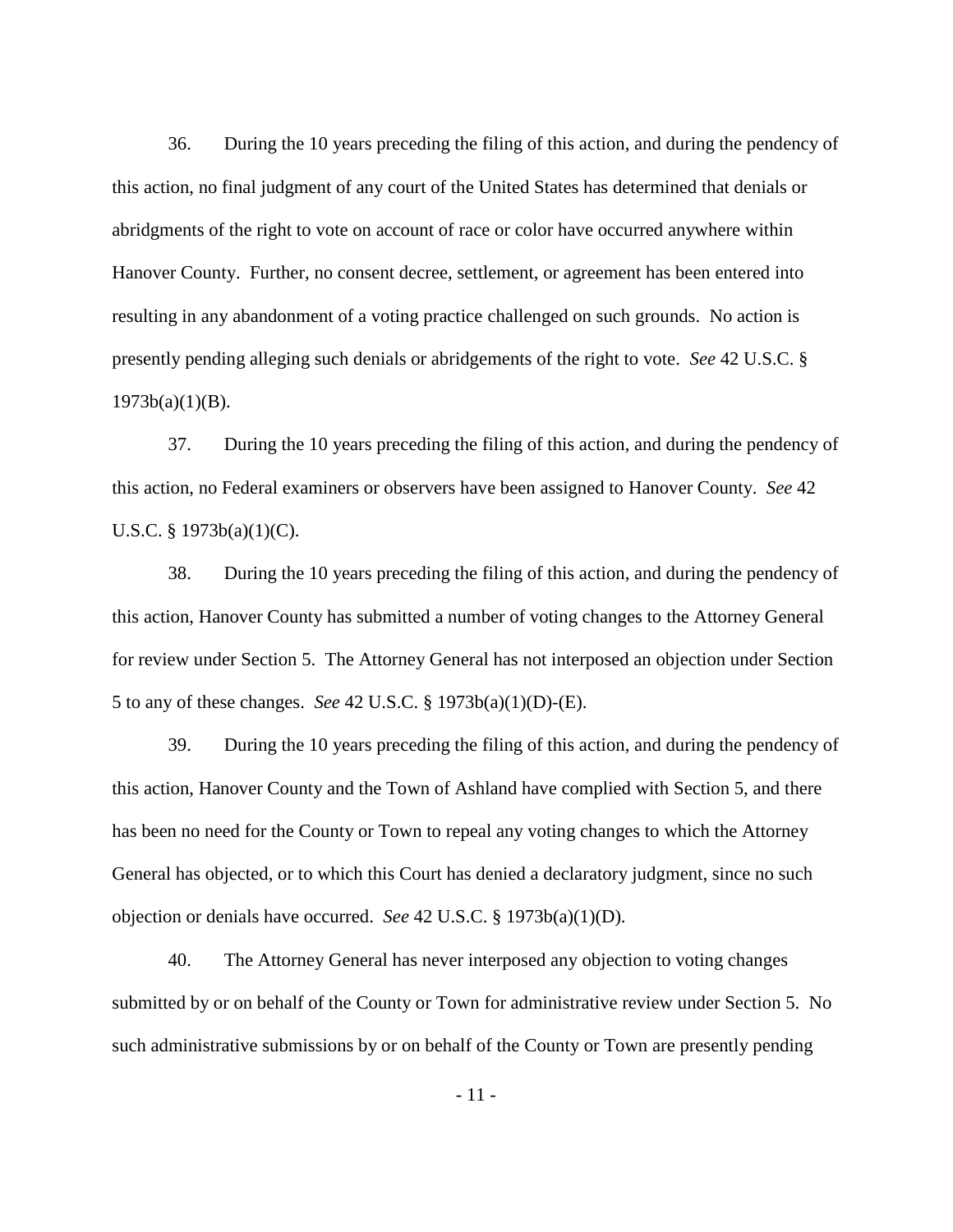before the Attorney General. Neither the County nor the Town has ever sought judicial preclearance from this Court under Section 5. Thus, this Court has never denied the County or Town a declaratory judgment under Section 5, nor are any such declaratory judgment actions now pending. *See* 42 U.S.C. § 1973b(a)(1)(E).

41. During the 10 years preceding the filing of this action, and during the pendency of this action, neither Hanover County nor the Town of Ashland has employed voting procedures or methods of election that inhibit or dilute equal access to the electoral process. *See* 42 U.S.C.  $§ 1973b(a)(1)(F)(i).$ 

42. During the ten years preceding the filing of this action, and during the pendency of this action, there is no evidence that anyone participating in elections within Hanover County has been subject to intimidation or harassment in the course of exercising his or her rights protected under the Voting Rights Act. *See* 42 U.S.C. § 1973b(a)(1)(F)(ii).

43. During the past 10 years, Hanover County has engaged in constructive efforts to expand opportunities for voter registration and voting for every person of voting age through a variety of means, including by offering various locations for voter registration in the County, through an internet portal and by mail-in application, and by the appointment of minority poll officials. *See* 42 U.S.C. § 1973b(a)(1)(F)(iii).

44. Hanover County has presented available evidence concerning rates of voter registration and voter participation over time. *See* 42 U.S.C. § 1973b(a)(2).

45. During the 10 years preceding the filing of this action, and during the pendency of this action, the County has not engaged in violations of any provision of the Constitution or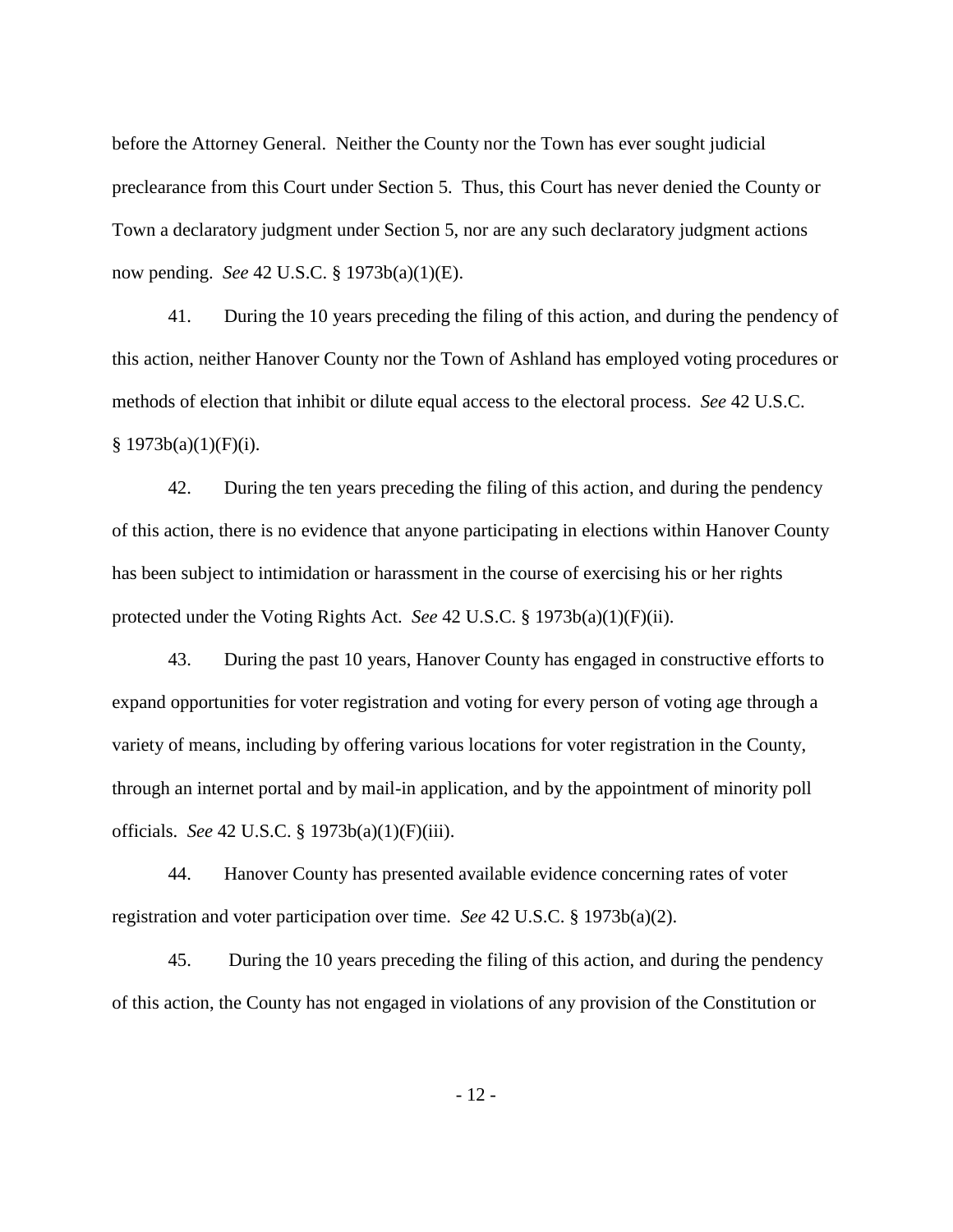laws of the United States or any State or political subdivision with respect to discrimination in voting on account of race or color. *See* 42 U.S.C. § 1973b(a)(3).

46. The County provided public notice of its intent to seek a Section 4(a) declaratory judgment and of the proposed settlement of this action. *See* 42 U.S.C. § 1973b(a)(4).

Accordingly, it is hereby ORDERED, ADJUDGED, and DECREED:

1. Plaintiff Hanover County is entitled to a declaratory judgment in accordance with Section  $4(a)(1)$  of the Voting Rights Act,  $42$  U.S.C. § 1973b(a)(1).

2. The parties' Joint Motion for Entry of Consent Judgment and Decree is GRANTED, and Hanover County and the Town of Ashland are exempted from coverage pursuant to Section 4(b) of the Voting Rights Act, 42 U.S.C. § 1973b(b), provided that this Court shall retain jurisdiction over this matter for a period of ten years pursuant to Section  $4(a)(5)$ ,  $42$ U.S.C. § 1973b(a)(5). This action shall be closed and placed on this Court's inactive docket, subject to being reactivated upon application by either the Attorney General or any aggrieved person in accordance with the procedures set forth in Section 4(a)(5), 42 U.S.C. § 1973b(a)(5).

3. Each party shall bear its own fees, expenses, and costs.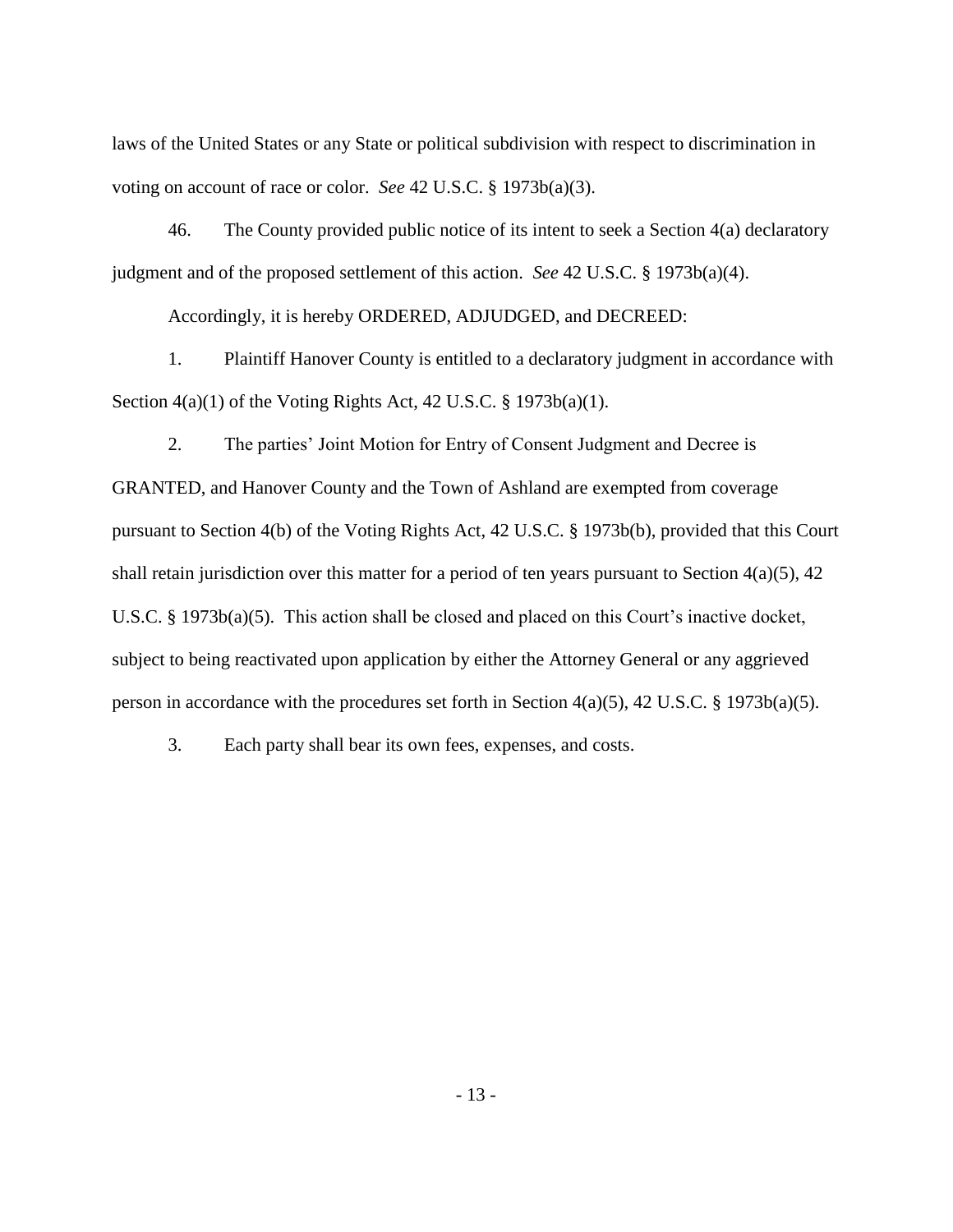Entered this  $24<sup>th</sup>$  day of June, 2013.

JANICE ROGERS BROWN UNITED STATES CIRCUIT JUDGE

\_\_\_\_\_\_\_\_\_\_\_\_\_\_\_\_\_\_\_\_\_\_\_\_\_\_\_\_\_\_\_\_\_\_\_\_\_\_\_\_

\_\_\_\_\_\_\_\_\_\_\_\_\_\_\_\_\_\_\_\_\_\_\_\_\_\_\_\_\_\_\_\_\_\_\_\_\_\_\_\_

BERYL A. HOWELL UNITED STATES DISTRICT JUDGE

\_\_\_\_\_\_\_\_\_\_\_\_\_\_\_\_\_\_\_\_\_\_\_\_\_\_\_\_\_\_\_\_\_\_\_\_\_\_\_\_ KETANJI BROWN JACKSON UNITED STATES DISTRICT JUDGE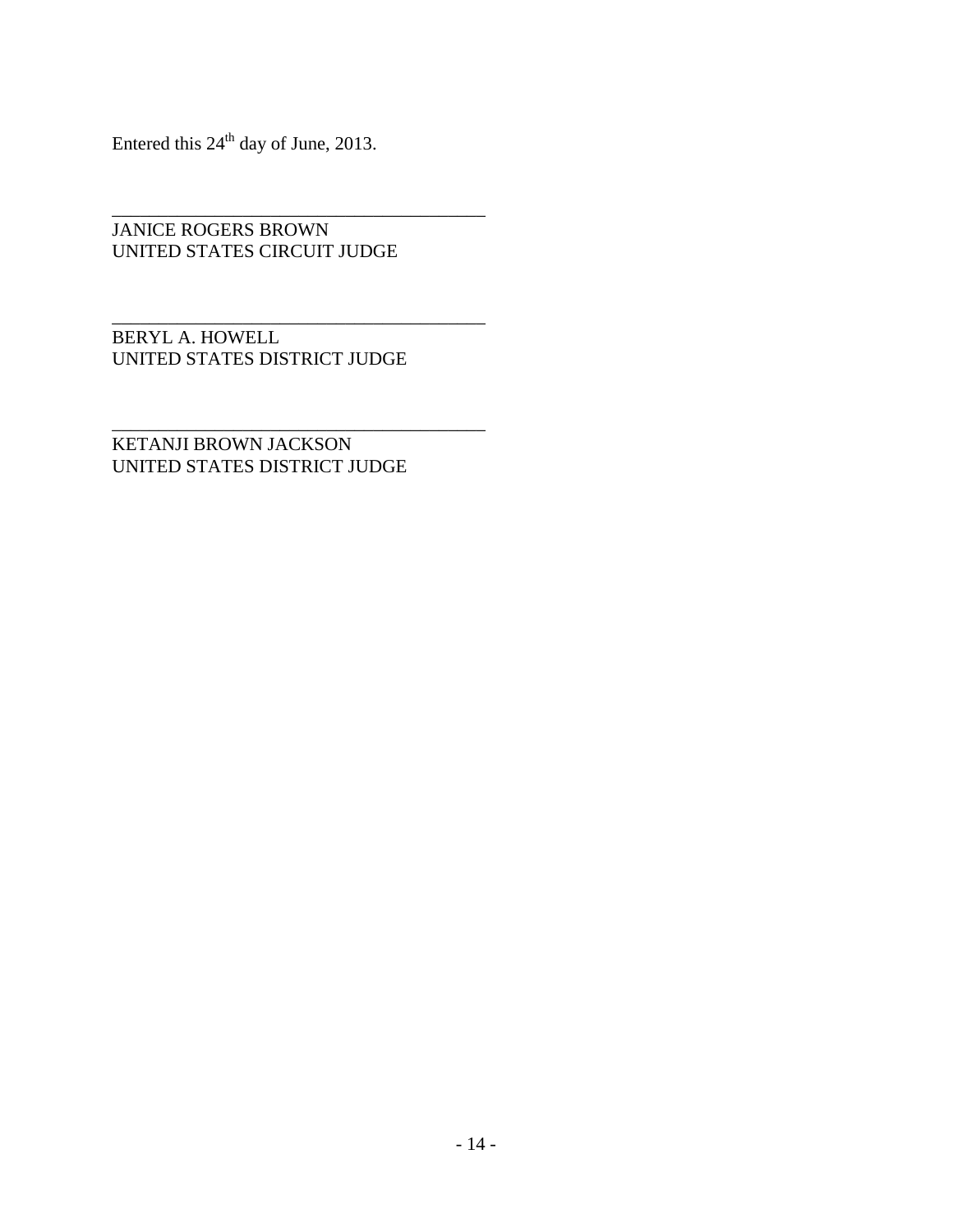*Agreed and Consented To:*

*/s/ J. Gerald Hebert*

J. GERALD HEBERT (DCB # 447676) Attorney at Law 191 Somervelle Street, # 405 Alexandria, VA 22304 Telephone: (703) 628-4673 Email: [hebert@voterlaw.com](mailto:hebert@voterlaw.com)

\_\_\_\_\_\_\_\_\_\_\_\_\_\_\_\_\_\_\_\_\_\_\_\_\_\_\_\_\_\_

STERLING E. RIVES, III Hanover County Attorney A. LISA BARKER Senior Counsel Hanover County Attorney's Office P.O. Box 470 Hanover, Virginia 23069 Telephone: (804) 365-6035

*Counsel for Plaintiff Hanover County, Virginia*

Dated: June 24, 2013